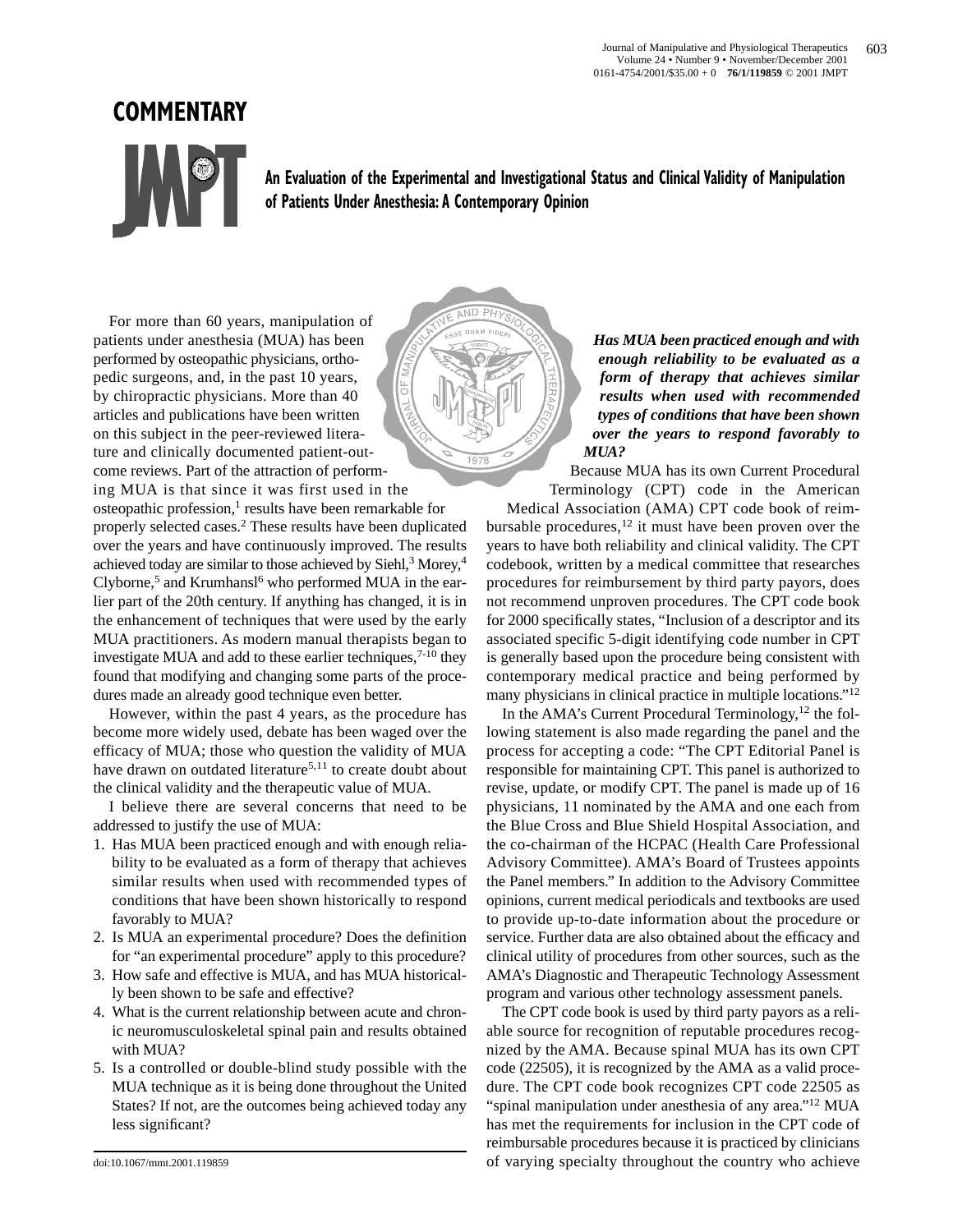same or similar results by using the same or similar techniques.

Patient-informed consent, as referenced in the AHCPR Guidelines,<sup>13</sup> requires that a physician or doctor inform his or her patient about the procedure that is being recommended and give information about all alternative treatments available. This would include MUA because the literature supports this procedure as safe and effective for certain selected neuromusculoskeletal conditions when performed by certified MUA practitioners, and it supports the use of MUA as an alternative to prolonged conservative manual therapy or surgical intervention when contraindications are not present.7,9,10

### *Is MUA an experimental procedure? Does the definition for "an experimental procedure" apply to this procedure?*

From a ruling by Hunter Patrick,<sup>14</sup> District Judge of the Fifth Judicial District of the State of Wyoming, the following is stipulated with reference to a procedure being experimental:

*Expensive, uncommon, controversial, developing* and *exploring* are not synonyms of *experimental*. Basically, an experiment is a trial or a test, and something that is experimental is something that is in the trial or testing stage. MUA is far beyond the trial or testing stage. It is controversial. It is uncommon in certain parts of the country and common in other parts of the country. It is developing, which is characteristic of virtually any medical or chiropractic procedure. The fact that it is relatively new to one profession does not mean that it is experimental either, and it is not necessarily true that this procedure is as new as it is made out to be.

Because the debate over MUA revolves around the combination of 2 distinct procedures, it seems relevant to determine whether either of the 2 procedures is in itself experimental and whether combining these 2 procedures in any way relegates the combination to the status of *experimental.* 

In a proof entitled *Qualification and Use of Chiropractor in Use of Expert Witness,*<sup>15</sup> Sullivan and McCann give the following information on the history of manipulative therapy:

Scientists have been able to establish that manipulative therapy predates medical therapy. As far back as the aurignacian (17,500 BC), extensive prehistoric cave paintings depict spinal manipulations being delivered. There is evidence that the Chinese used spinal manipulative therapy (2700 BC), as did the Greeks (1500 BC). In fact, there does not seem to be a single origin of manipulative therapy; it was practiced by the Japanese, ancient Egyptians, Syrians, Babylonians, Hindus, and Tibetans. Even American Indian hieroglyphics reveal familiarity with the therapy by such diverse groups as the Sioux, Aztecs, Winnebago, and Mayan Indians.

The other component of the MUA technique is anesthesia. The use of anesthesia or medicinal pain relief was documented as early as the time of Hippocrates. Anesthesia has been around for so long that there is little question about its experimental nature. Because of the advancement of new medications and the use of conscious sedation, the anesthesia element of MUA makes the procedure one of the most easily adaptable neuromusculoskeletal treatment modalities that manual practitioners have at their disposal for chronic and certain acute neuromusculoskeletal problems.

Combining the use of manipulative therapy and anesthesia is not new. As described previously, the CPT code book of reimbursable procedures recognizes the use of manipulation and anesthesia. In fact, the CPT code book lists 10 reference codes for the use of manipulation and anesthesia in such areas as the wrist, elbow, knee, shoulder, ankle, and spine. $12$ 

MUA is far from being the only medical or chiropractic procedure that involves risks. That it is controversial does not make it experimental; there is nothing new or unique about anesthesia relaxing the muscles, joints, and joint capsules. Because conscious sedation is the anesthesia of choice when performing MUA and because MUA involves qualifying selected patients for the procedure according to the Council on Chiropractic Education–accredited institutional courses and national standards and protocols, $2$  there is a precedent set for how the combination of the 2 procedures are performed. Both anesthesiologists and manual practitioners know about these procedural precedents and therefore use sound clinical justification for methods when performing MUA. If a procedure is experimental, it has not been sufficiently tested, it has not been performed by clinicians throughout the United States or abroad with same or similar results, and it has no valid standards of care. Such is not the case with MUA of the spine and extremities. Documentation suggests that there has been clinical investigation, and multiple cases throughout the United States and abroad have documented that this procedure has been performed thousands of times with the same or similar results.

The idea that uniqueness, uncommonness, novelty, controversy, and expense make something experimental is a false notion. When we actually look the terms up in a dictionary, we find that none of these factors have anything at all to do with whether MUA is experimental or not.<sup>14</sup>

Black's Law Dictionary<sup>17</sup> defines experiment as "a trial or special test or observation made to confirm or disprove something doubtful. The process of testing." Tabor's Cyclopedic Medical Dictionary18 defines experiment as "the scientific procedure used to test the validity of a hypothesis, to gain further evidence or knowledge, or to test the usefulness of a drug or type of therapy that has not been tried previously." The term *experimental* is a word that can be expanded to fill and define as many situations as one may wish; on the other hand, it may also be restricted to the extent that one may desire.

We could easily get carried away and characterize virtually anything medical or chiropractic as *experimental* because there will always be something better tomorrow, and there will also be controversies about what the best procedure is today. For any procedure it is true that the more that is known, the better the procedure. Does continuous evolutionary investigation and improvement in technique mean that a procedure is still investigational or experimental, or does it mean that a procedure is getting better with time and more understanding?

"Courts often remark that the burdens of production and persuasion on an issue rest with the party that pleads the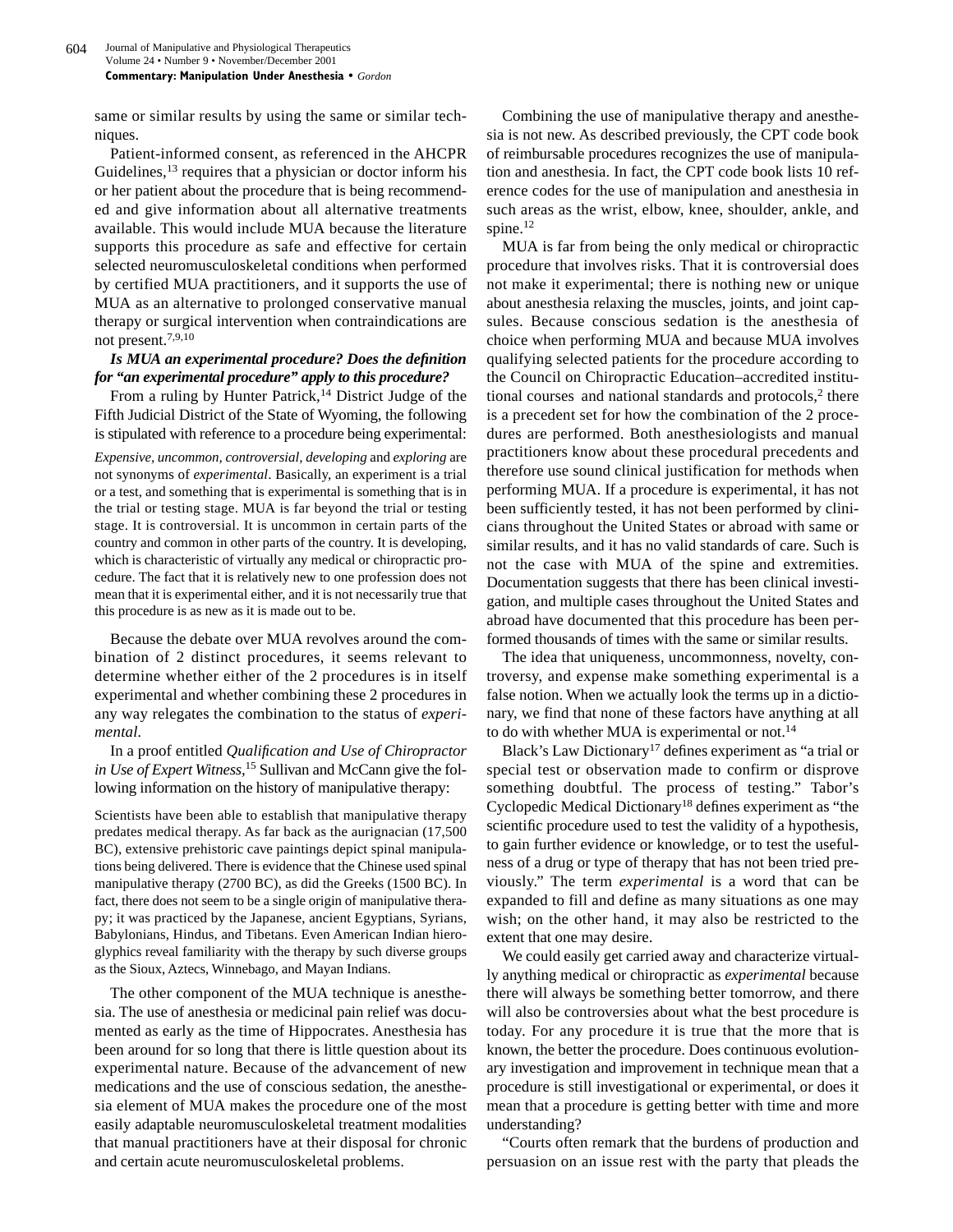affirmative on the issue."14 When the term *experimental* is used by one party to deny a claim by another party, it is incumbent on the first party to justify the use of the term *experimental* by proving that the denial of a procedure is actually because it is *experimental* (true meaning) rather than because it is *controversial*. In other words, you cannot deny a viable procedure that has been shown to be reliable just because you do not like it, or because a company has a policy against reimbursing certain doctors for that procedure.

The reference to MUA being experimental is primarily directed toward the chiropractic physician performing this procedure, in spite of the fact that MUA is not a chiropractic procedure but a multidisciplinary technique. Because most of this argument is based on a reference to MUA within the Mercy Guidelines,<sup>11</sup> we need to discuss this document and the authors' interpretation of it.

The Mercy Guidelines were written in 1993 to give direction to the various procedures used in the chiropractic profession and also to give evolutionary guidance to treatment plans for various conditions. The problem with these guidelines is that they left little room for the evolutionary changes in treatments that were discovered over the years. As with any procedure, treatment modalities improve as more research is done and more clinical outcomes are documented. This is historically a reasonable assumption with any clinical therapeutic modality.

For example, the Mercy Guidelines list MUA as an "equivocal" procedure. According to the guidelines, an "equivocal" listing means "more investigation needed."11 The word "equivocal" can be referenced in several ways, which is why these guidelines can be so dangerous. If the authors of the Mercy Guidelines wanted to see more research completed to make MUA more understood and improved as a modality for the chiropractic profession rather than being considered more controversial, then their concerns and comments should have been made more concise and pertinent as part of the listing.

As it is, there have been different interpretations by those who seek to deny reimbursement for MUA by claiming it is "experimental" based on the Mercy Guidelines listing. Although the authors of the Mercy Guidelines may have had good intentions, this interpretation of the word "equivocal" has been used against the practitioners who choose to use this modality.

If MUA is broken down into its component parts, particularly those components that a chiropractic physician is responsible for, the procedure is a combination of passive stretch (70%) and articular manipulation (30%). Because both of these procedure are listed as "established" in the Mercy Guidelines, one can only assume that the guidelines are addressing anesthesia as an equivocal part of MUA. Anesthesia is not a chiropractic procedure and never has been; a chiropractic guideline should not have any part in evaluating or interpreting anesthesia. The MUA technique is an intensive manipulative therapeutic modality that takes additional postgraduate training to perform. The technique is only enhanced by adding conscious sedation to the equation. The procedure is a multidisciplinary approach to manipulative therapy that has parts administered by different team members. The anesthesia for conscious sedation is administered by an anesthesiologist. The manipulation portion of the procedure, which involves stretching, mobilization, and manipulation, is performed by an MUA-certified doctor, whether that be a chiropractor, osteopathic, or allopath. The patient's safety, movement, and monitoring for MUA is performed by the operating and recovery room nursing staff. Because this is the generally accepted team approach to  $MUA$ ,<sup>7,9,16,19-21</sup> a chiropractic guideline should only address the chiropractic portion of the procedure. Additional reference to the anesthesia portion of the procedure should be listed as "with the addition of anesthesia provided by American Society of Anesthesiology standards of care for conscious sedation." Neither established or equivocal procedures make reference to the word "experimental;" therefore, these guidelines are misrepresented if used as a reference for the denial of MUA.

# *How safe and effective is MUA, and has MUA historically been shown to be safe and effective?*

Manipulation under anesthesia has been used as an alternative to prolonged conservative manual therapy and surgical intervention since the late 1930s and has been completed on well over 20,000 patients since that time (number of procedures is based on literature review and clinician interview throughout the United States and the United Kingdom). Because the procedure has been used with regularity on the same types of conditions with similar results over that same period, it falls within the parameters of being both a safe and effective procedure.

Literature reviews, which have been completed on numerous occasions by many authors, indicate that a considerable body of material has been written on the subject of MUA, including references in manual therapy texts. It is important to mention some of the more prominent writers who have supported the use of MUA over the years. Their comments about MUA directly relate to the safety and effectiveness of this procedure and support the findings of others who have indicated that MUA has been used successfully for many years.

Clybourne<sup>5</sup> states, "I have had the opportunity to use manipulation under anesthesia on a sufficiently large number of cases to realize its scope and limitations." Siehl and Bradford<sup>1</sup> wrote a review of 100 MUA procedures on 87 cases and indicated that "the method was first used on those cases which were not responding or were responding very slowly to usual manipulative management." Interestingly enough, Siehl and Bradford also refer to a study om 1038 by Piersol's International Medical Clinic, in which 200 MUAs were performed with a 94% to 97% recovery from nonspecific low back pain.<sup>1</sup> This shows that the 1948 article by Clybourne, although more clinically documented, was not the first article written about this procedure.

In 1963 Donald Siehl wrote, "A conservative regime which includes manipulative treatment of the lower lumbar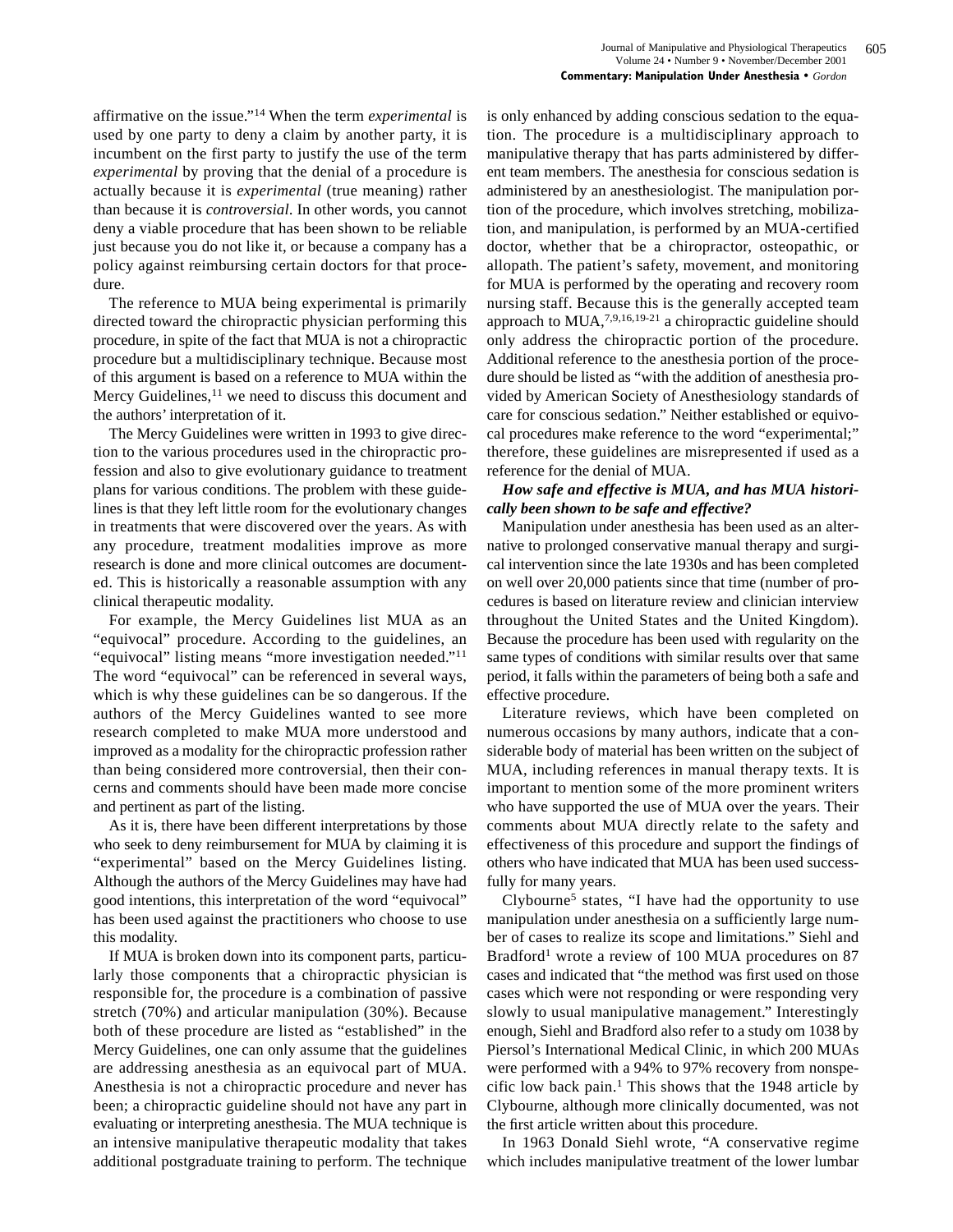intervertebral disc syndrome under anesthesia eventuates in a significantly high percentage of satisfactory results to warrant its use as an essential part of conservative therapy."3 Dr Siehl presented an 11-year study of 723 cases treated with MUA at the annual meeting of the American Osteopathic Academy of Orthopedics, Bal Harbour, Florida, October 31, 1962.

Lindemann and  $Rossak^{23}$  concluded that "...it is not permissible to regard the reposition under anesthesia without further ado as technical blunders. It deserves its place in the scale of the orthopedic therapeutic measures for the treatment of the protrusion and the dorso-lateral prolapse in the lumbar region."

In an early presentation at the 39th Annual Session of The American Congress of Physical Medicine and Rehabilitation in 1962, Barber<sup>24</sup> expressed the essence of the controversy surrounding the use of MUAs when he wrote:

Manipulation is a word used to mean passive movement, forced movement, mobilization, or stretching. Manipulation carried out while the patient is anesthetized, as done by orthopedic surgeons is reputable, but manipulation done on a conscious patient is disreputable in the eyes of the medical profession, because this is the method used by osteopaths and chiropractors.

Because this concept of the right professional providing the right procedure is still used today by many insurance carriers, MUA has not been given the proper chance to prove its efficacy with the frequency that it should have, given the data from clinical outcomes that are being seen throughout the country.<sup>19</sup> Documentation of the safe and effective use of MUA was evident early when Soden<sup>25</sup> described the reason for the use of anesthesia during manipulative therapy by stating, "The answer to the question of 'why anesthesia' lies not only in the successful clinical results, but also in the physiology of anesthesia." This theory has been the foundation of the MUA technique for many years; however, with the advancement and use of new medicines, anesthesiologists are now able to place the patients in conscious sedation. When performed properly, this allows the joint to be mobilized without putting the patient under general anesthesia, which also allows for end range appreciation in joints, joint capsules, and aponeuroses. In fact, I am aware of only a very few facilities in the country that are still using general anesthesia for this procedure. The use of conscious sedation has become the gold standard for MUA now, which makes for a much safer physiological environment for the procedure to be completed.

Krumhansl and Nowace $k^{26}$  make the following comment regarding the efficacy of using MUA:

The importance of fascial lengthening, tendon stretching and ligamentous mobilization are as important as the realignment of joints. Patients with long-standing, intense pain resulting from motor vehicle accidents, industrial accidents and severe falls gradually compensate. Eventually even the 'normal' joints of the spine and proximal extremities become involved. Most frequently there develops a zigzag pattern of muscle tightness and locked facets, either in individual segments or in groups. Manipulation under anesthesia is a final step in a long sequence of medical and physical treatments for patients who have endured prolonged and intractable pain and who have not responded to the more conventional methods of treatment. It is neither new nor revolutionary. Orthopedic surgeons in the United Kingdom have practiced it for many years. Osteopaths in the United States have relied on its efficacy. A few American orthopedists have incorporated this approach into their treatment regimes.

For this last statement they refer to Stoddard,<sup>27</sup> Fisher<sup>28</sup> and Mennell.29

Rumney stated that manipulative therapy to the musculoskeletal system under anesthesia has a definite place as an elective modality.30 "Manipulation of the joints of the spine and the appendages under anesthesia has been carried out by orthopedic surgeons for many years, in both the osteopathic and allopathic professions."

Beckett and Francis<sup>20</sup> reported on a controlled study on MUA completed by Chrisman et  $al<sup>31</sup>$  that included 39 patients, all of whom had low back pain, sciatica, and positive findings on at least one sciatic nerve stretch test, with at least one reflex, motor, or sensory deficit finding. By using guidelines from an earlier study by Mensor,  $32$  27 of the 39 patients had positive myelograms for disk herniation. The average duration of the symptoms was 6 years, with a range of 10 days to 25 years. For their last attack of back pain, these patients had received conservative management including heat, analgesics, muscle relaxants, bracing, flexion exercises, and rest. These patients then received MUA. A similar group of 22 patients received the same conservative care but no MUA. Chrisman et  $el^{31}$  reported that "the effects of the MUA were frequently dramatic and more than one half of the patients reported their sciatic symptoms lessened within 24 hours." According to Mensor's criteria,<sup>32</sup> Chrisman et al $31$  reported that 21 of the MUA patients had excellent or good outcomes at 5 to 10 months follow-up, 4 patients had fair outcomes, and 14 patients had unsatisfactory results. Overall, they reported that 51% of the patients with an unequivocal picture of ruptured intervertebral disk unrelieved by conservative care had good or excellent results after MUA.32 The 22 patients who did not have MUA did poorly (no mention of specific results or testing methods), and 16 eventually required surgery. The findings of Chrisman et el were consistent with the findings of Mensor in the earlier study.31,32 Their findings are also consistent with clinical reasoning that if a procedure has a record of positive patient outcomes and includes similar techniques and procedures from earlier studies, it is hard to argue against its effectiveness, safety, and reliability.

In the article, "Issues Concerning Chiropractic Standards of Practice," Gilkey<sup>34</sup> stated the following:

Manipulation under anesthesia as a procedure appears to be well within the province of chiropractic. Traditionally, chiropractic's goal has been to restore and maintain the welfare of the human body. In my opinion, MUA fits within that goal since the responsible chiropractor is concerned with appropriateness, necessity, utility, identifiable goals and objectives, utilization standards, protocols, indications, contraindications, patient needs, patient selection, patient safety, defensive practices, collaboration and a (currently limited) scientific basis.<sup>33</sup>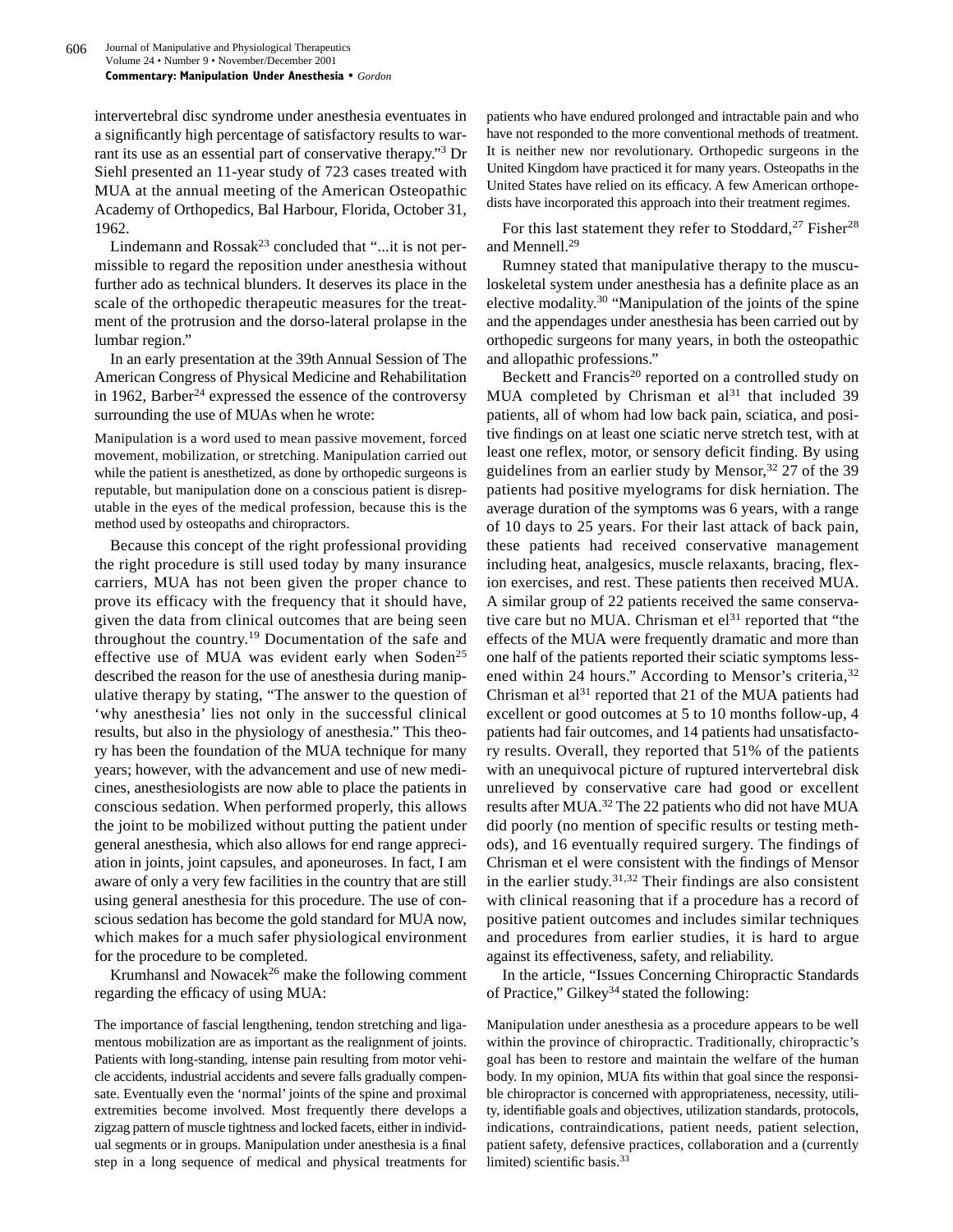In a 1992 article in the *Journal of the American Osteopathic* Association, Greenman<sup>7</sup> wrote that MUA "is an old widely recognized procedure in musculoskeletal medicine" that has been used for many years to treat musculoskeletal conditions that have been unresponsive to other conservative therapies. In researching the validity of the chiropractor as a prominent provider for this procedure, we learned that Shekelle et al,<sup>35</sup> in a report from a RAND study, found that 94% of the manipulative therapy performed in the United States is by chiropractors. "As part of the chiropractic education there are over 600 hours of basic instruction for manipulative therapy with an additional 8 months of internship with additional training in proctoring requirments to perform manipulation under anesthesia."9,36 This statement is true, relative to all chiropractic colleges and most states with regard to application by professionals who perform manipulative therapy. To perform MUA, additional postgraduate training is required. This would indicate that the chiropractic physician has specialized skills that may represent higher training skills than other manual practitioners with regard to MUA.

In my articles for the *Florida Chiropractic Association Journal* in 1993 and 1995, I indicated that with the introduction of MUA, certified manual practitioners have another avenue to try if the patient falls into the properly selected categories for MUA.10,37 "The basic concept behind mobilization, manipulation, and adjusting procedures while the patient is under a sedative/hypnotic is to increase articular, ligamentus, tendonous, and muscular flexibility that has not been achieved in the office therapeutic routine. Standard manipulative techniques are used, but the physiologic state of the patient is changed, and the procedure is done in a different environment. When used on properly selected patients, it is more cost effective and more productive to the patient's return to normal lifestyle than prolonged conservative care or possible surgical intervention."10

West et al,  $^{19}$  commenting on the use of MUA wrote:

The addition of anesthetic allows for the benefits of manipulation to be shared with those patients who cannot tolerate manual techniques because of pain response, spasm, muscle contractures, and guarding....There has been much discussion regarding the use of general anesthetic in the performance of MUA. Issues discussed include the depth of consciousness associated with general anesthesia, the inability of the patient to give pain feedback or resist over zealous manipulation, and the intrinsic guarding mechanism of voluntary/involuntary muscle fibers, which protect the elastic barrier in the conscious patient.

To address these concerns, Dr West makes the following points:

First, only highly skilled graduate practitioners who have trained in structural diagnosis and manipulative treatments should perform these procedures. And secondly, the advent of newer, short-acting, highly titratable, and completely reversible intravenous anesthetics allow for controlled anesthesia depths, preservation of patient pain response, as well as significantly reduce morbidity and mortality rates.

Several references in the previously mentioned literature have related to the use of general anesthetics with MUA.

The newer concept of conscious sedation, which has been briefly alluded to by Dr West, is important in the discussion of safety and effectiveness of MUA because most of MUAs done in the United States today are being done by using conscious sedation. The anesthetics that are being used are short acting and can be titered to allow for patient response, yet allow for a protective level that permits doctors to complete what they are trying to accomplish with the manipulative technique without allowing tissue damage to occur.

All of the articles I have reviewed and quoted show that MUA has not only been performed for a number of years but has also been investigated both clinically and scientifically. Today, with the advent of newer medications for anesthesia and the formation of the National Academy of MUA Physicians<sup>2</sup> (NAMUAP) in October of 1995, MUA is being recognized as a real alternative to prolonged conservative care or surgical intervention. The NAMUAP has established standards and protocols for the primary practitioner performing MUA (a chiropractic physician in most instances) and has established standards for anesthesia for nursing and for the facilities where MUA is completed. These standards and protocols have begun to be endorsed throughout the United States, primarily by state boards that are interested in addressing the MUA procedure. Most of the state boards of chiropractic have adhered to the provision in their state laws that asserts that procedures that are taught by chiropractic colleges accredited by the Council on Chiropractic Education fall within the scope of practice of a chiropractic physician. Some states have adopted a policy relative to MUA directing specific language in their scope of practice. As an example, in August 1994, the North Carolina Board of Chiropractic stated:

Manipulation of a patient under anesthesia by an MUA trained chiropractor is within the scope of chiropractic in North Carolina. MUA is an exceptional combination of effective pain management procedures that has expanded the option to help relieve persistent pain. MUA is not an experimental procedure. It is well established within the chiropractic and medical communities and the utilization of MUA has been enhanced by the professional cooperation of these two procedures.21

When addressing the safety and effectiveness of any procedure, it is necessary to address any complications as well. Phil Greenman<sup>7</sup> states:

Temporary flare-ups of symptoms after the procedure have been reported by several patients. This flare-up is attributed to stretching of the adhesion and mobilization of inflamed soft tissue joints. It is easily controlled with appropriate postoperative care. Serious complications have been rare.

He quotes Poppen,<sup>38</sup> who reported the following in 1945:

[There were] two cases of paralysis after manipulation by competent orthopedic surgeons with the patient under anesthesia. This complication occurred in a population of 400 cases of intervertebral disc disease. It appears that serious complications can be avoided by appropriate patient selection, suitable operative technique by a competent practitioner, and consideration for the contraindications and potential complications.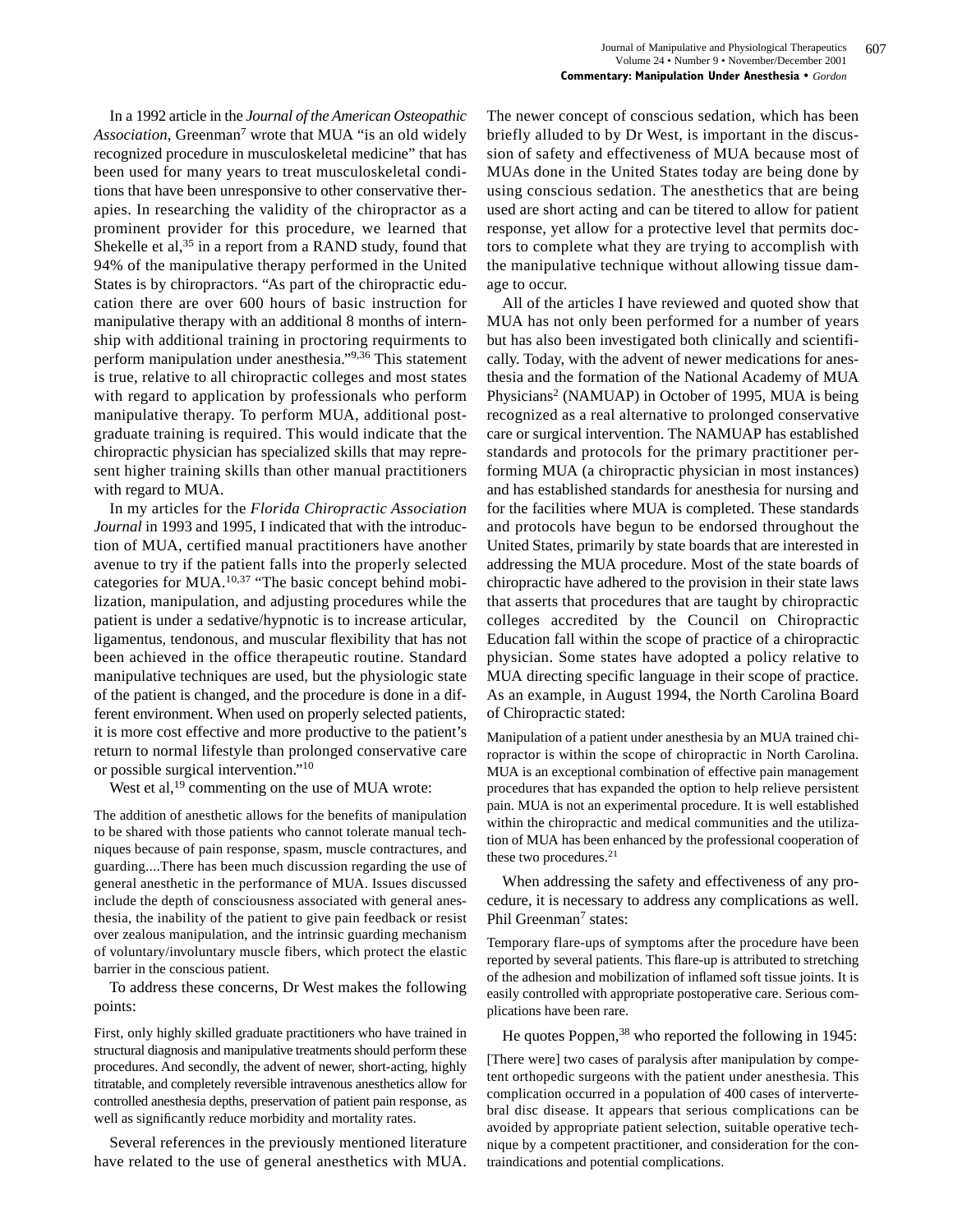This demonstrates that the proper selection of cases, as prescribed by accredited certification courses on MUA and the National Standards and Protocols,<sup>2</sup> establishes a precedent for those who perform this procedure. By adhering to these standards for patient care, safety and effectiveness are prominent factors in positive patient outcomes. Many others also believe that the proper approach to any manipulative procedure is the selection of appropriate patients through an examination process, which eliminates potential problems. And it is those manual practitioners with extensive training, such as chiropractic physicians, who make any manipulative treatment less likely to cause harm to the patients.<sup>39</sup>

Another concern within the field of MUA is manipulation of the cervical spine and contraindications for its use in this area. The procedure of MUA in the cervical spine is completed with low-velocity, high-amplitude thrusting procedures that put very little torsion into the cervical spine.<sup>16,39a</sup> The primary focus of MUA in the cervical spine is axial and lateral tractioning and oblique tractioning, with articular cavitation occurring generally during the stretching maneuvers.16,40 Today, with the use of conscious sedation rather than general anesthesia, the patient is able to discern pain even though neuroperception is slowed down, but end range of muscles and joints are not lost. This allows for full stretching maneuvers and articular cavitation without the inherent risk of vertebrovascular accident, tissue rupture, or joint dislocation. Patients have also undergone prerequisite conservative care for an average of 4 to 6 weeks before the MUA. Because the office form of manipulation is highvelocity, low-amplitude, any damage to the spinal segments or tissues would certainly occur during the office manipulative therapy program. Again, this is why a regimen of conservative manipulative therapy is recommended before considering MUA and why there are very few recorded instances of tissue damage, injury, or even death from MUA. As with any technique that uses forms of anesthesia, there are inherent risks. However, historically there have been very few reports of damage from MUA, and most were from medication reaction or the result of the procedure being performed by uncertified, unskilled practitioners.

The safety and effectiveness of spinal MUA has been widely proven by clinical documentation. The information previously cited relates to the educational standards necessary to perform this procedure,  $36$  proper patient selection for the procedure, and proper follow-up care once the procedure has been completed. It also relates to the physician being trained to provide proper diagnostic and examination procedures before performing MUA. If all of these standards are followed properly, MUA is safe to perform. It has been performed more than several thousand times, and the effectiveness has greatly outweighed any minimal risks from the types of anesthesia used. All of the malpractice insurance carriers for the chiropractic, osteopathic, and medical professions cover those types of physicians for MUA, which would certainly not be the case if there were any question regarding the safety and effectiveness of this procedure.

# *What is the current relationship between acute and chronic neuromusculoskeletal spinal pain and the results obtained with MUA?*

The current practical status of MUA is the same as it was some 60 years ago except that techniques have been improved. The resistance now taking place is between third party payors and doctors who currently perform MUAs. In 1995, the NAMUAP was formed to help establish Standards and Protocols for the MUA and manipulation under joint anesthesia procedures.2

Because these standards and protocols were established by using clinical documentation from earlier studies and present-day clinical outcomes, and because the NAMUAP is now affiliated with the American Academy of Pain Management, it is hoped that although evolutionary improvements are inevitable as more is learned about the MUA technique, the procedure will move into a more scientifically recognized posture of mainstream therapeutics. Because of this standardization of technique, MUA remains scientifically valid based on the concept that any procedure that has proven historic reliability with consistent procedural use must be considered clinically valid. These are established parameters for inclusion in the CPT code book of reimbursable procedures as stated previously.

MUA has been used historically for both acute and chronic conditions. The concept of acute care, however, takes on a different meaning when we speak of MUA. Acute refers to severity and not time as it pertains to MUA; that is, there are many conditions that have recurrent acute exacerbations over the course of the treatment period. This is determined by the patient's perception of pain and is measured subjectively by the doctor with a Visual Analogue Scale and patient questionnaire instruments. Measurement in improvement in many facilities is also objectively obtained by using magnetic resonance imaging, electrodiagnostics, functional capacity testing, and video fluoroscopy. The use of MUA is in itself traumatic on a microtrauma scale. The stretching and articular manipulations that are used during MUA would tend to increase the inflammatory response; thus, MUA is not normally used on acute traumatic cases. There are instances, however, when the patient has unrelenting pain that is interfering with activities of daily living. In these instances, the MUA team might evaluate whether the patient could be brought into the MUA program to gently stretch out the areas and provide relief through increased circulation from passive stretching and medications for pain. The National Academy of MUA Physicians<sup>2</sup> has established parameters for the use of MUA in acute traumatic care. They consider it as having merit in situations in which conservative care that includes forms of manipulative treatment and medical pharmocologic intervention has been tried for a period of 2 weeks and has produced minimal change and progressive deterioration. This treatment varies from the normal MUA and involves coordination with the medical team member to combine pain management with manipulative therapeutics. It has been established that once this acute traumatic care stage has been reached, it usually only takes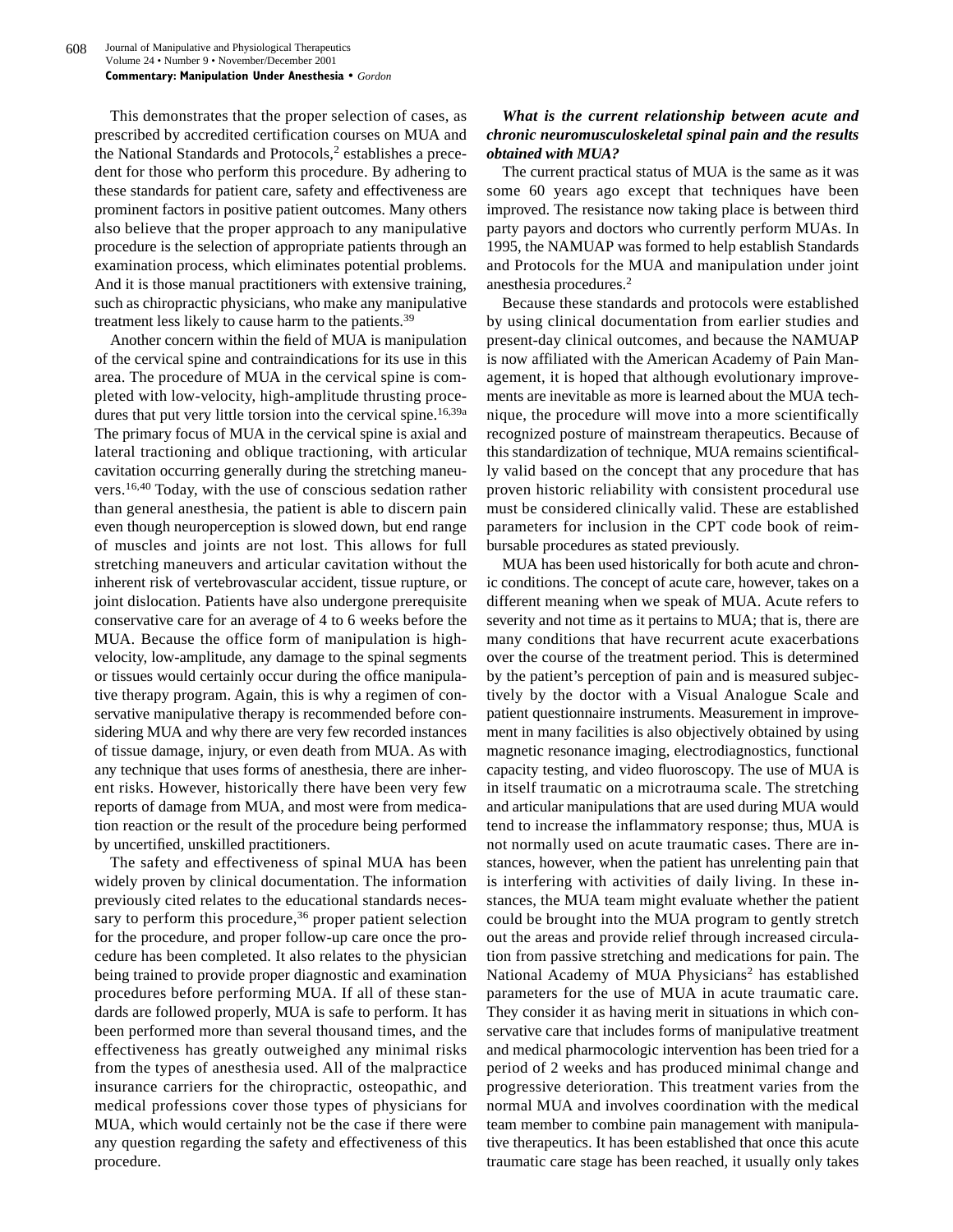1 MUA to bring the patient back to the conservative office program.16 These cases represent only a fraction of the types of conditions that are normally seen by MUA practitioners.

Historically, the majority of MUA candidates have been those patients with chronic joint restriction from fixation caused by disuse after trauma. This syndrome sets up a vicious cycle that Michael Alter $41$  calls the "self-perpetuating cycle of muscle spasm." In this cycle, the patient undergoes trauma, which may be caused by direct contact or through repetitive incremental injuries. These injuries set up pain stimuli, inflammation, emotional tension, sometimes infection, temperature variations, and eventual immobilization from disuse. The cycle then sets up reflex muscle contraction, which if left untreated progresses to muscle contracture. Contracture, in turn, progresses to restricted movement and fixation in the joints, which have a direct effect on what Wyke<sup>42</sup> calls *dysfunctional postural kinesthetics*. Wyke refers to a disturbance in postural kinesthetics as resulting in altered mechanoreceptor response. Typically, Type I, II, and IV mechanoreceptors are concurrently involved, which sets up a cycle of trauma-induced altered posture-affecting movement, which then stimulates nociceptive response. With the MUA technique, stretching maneuvers and mobilization techniques are coupled with specific adjustive techniques to help alter adhesion accumulation that has been laid down by the body as connective tissue to prevent further damage to the areas involved. New medications allow us to perform this technique while the patient is in conscious sedation; thus, we are able to provide progressive linear forces to these areas and alter these adhesions without tearing tissue in the process. Because these medications allow the patient to relax and not respond with immediate muscle contraction when pain is perceived, these maneuvers can be performed so that end range is not lost, the natural protective mechanisms are present but slowed down temporarily, and pain is perceived at a lowered threshold but not remembered.<sup>16,19,43</sup> The anesthesiologist, as a very valuable member of the MUA team, provides just the right medications to allow this physiologic change from the normal office manipulative therapy program. As a result, the certified MUA doctor is able to accomplish considerably more than could be accomplished if the patient were to undergo these procedures in the office setting without conscious sedation.The most important concept here is that if the patient were able to recover in the office setting without the use of conscious sedation, the patient would not have been a candidate for MUA in the first place.

# *Is a controlled or double-blind study possible with the MUA technique as it is performed throughout the United States? If not, are the documented clinical outcomes being achieved today any less significant?*

With the advent of newer medications and more sitespecific manipulative techniques being used to perform the MUA technique, the doctor certified to perform MUA today has a considerable advantage in technique. In the 1940s and 1950s, when this procedure was used with regularity by the osteopathic profession, MUA was originally used as an adjunct to orthopedic or osteopathic manipulation techniques that were not working in the office setting. The orthopedic and osteopathic doctors had access to the hospital setting; thus, if a more intensified form of manipulative procedure was warranted in the course of treatment, the doctor could take the patient into the hospital and use anesthesia to complete the manipulations that were deemed necessary to achieve the desired result.

Today, the chiropractic profession has taken up where the osteopaths and orthopedists have left off. With the specific adjustive and manipulative techniques that are taught in chiropractic colleges, the MUA technique is enhanced almost 10-fold<sup>16,44</sup> from the standard office manipulative technique.

Palmeri<sup>45</sup> discusses the difficulty of studying the MUA technique in his masters thesis presented at the 6th Annual National Academy of MUA Physicians conference in New Jersey, May 2001. This was a designed study of MUA and states the following regarding data collection and obtained results:

Patient selection is difficult because there have not been studies designed to specifically determine that one particular condition is better treated with MUA than with other therapeutic modalities. Although there have been numerous clinical papers written about the technique and the results that have been obtained, specific studies to prove that one condition does better therapeutically than others has not been determined. Documentation concerning MUA however, does show significant outcomes when used with chronic conditions that over the years have shown to be very responsive to this procedure.<sup>45</sup>

There are multiple procedures performed as part of the MUA technique. The procedure involves passive stretch, myofascial release, specific articular adjustive procedures, postural change enhancement (postural kinesthesis), and anesthesia to change the physiologic response so that MUA produces the desired outcome. It is the combination of these techniques, however, that allows MUA to achieve the results that it does.

Clinicians who perform this procedure use different types of manipulative techniques, and one clinician's hands are different from another's. This does not negate the benefit of the hands-on technique but makes it difficult to determine specifically what was done and to duplicate it exactly with another patient.

There are usually multiple areas of the spine or extremities involved in the technique, such as the cervical, thoracic, or lumbar spine. However, the treatment may also involve the cervicothoracic, thoracolumbar, or lumbosacral, or any combination of these areas. If the shoulder is involved, the cervical spine, thoracic spine, and shoulder may be involved. Although these techniques are taught in chiropractic colleges and specific technique courses, the exact duplication of any specific technique for the MUA procedure is not always possible with each condition. In fact, MUA is designed to be condition specific, $16$  and the technique is modified according to the specific condition for which it is being used.

Questionnaire instruments for pain evaluation and patient response vary and are not always reliable for every study. A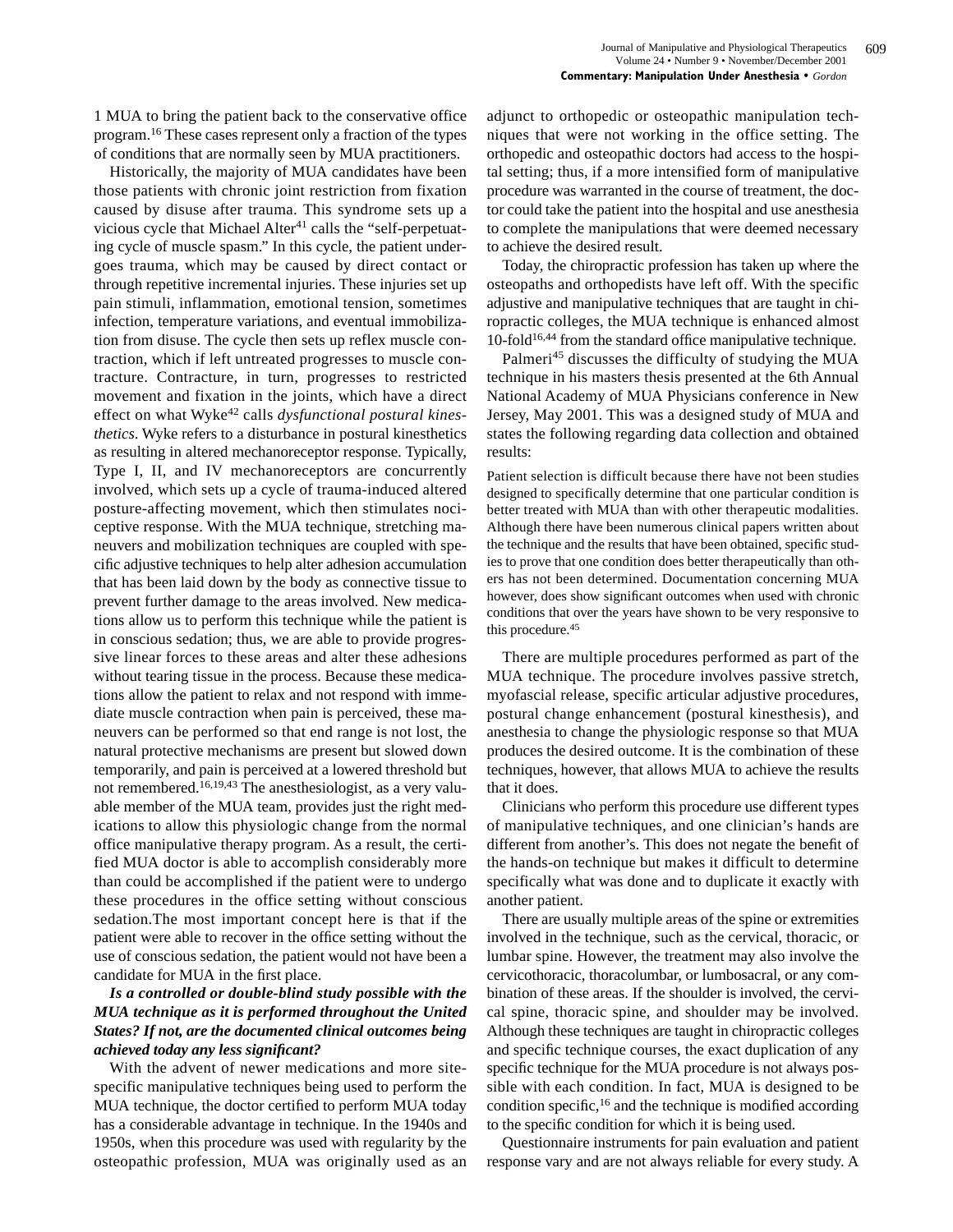standard subjective pain questionnaire should be universally recognized for a particular study because some questionnaires are designed specifically for patient pain assessment but are not always accurate for neuromusculoskeletal outcome response.

Chronic pain, even with acute exacerbation, is difficult to study because there are so many variables, especially when psychologic considerations are factored in.

There are very legitimate concerns about the safety of patients and the effectiveness of procedures being used to treat them. Controlled studies or double-blind studies are certainly useful in determining the scientific validity of a procedure. Although manual therapy has been around for centuries, the concern has been to prove its scientific validity the way other scientific studies have been done. The problem is that there are too many human factors involved. Does manipulative therapy in its various forms work? The results of thousands of cases that have been performed by all types of physicians say that it does. There may not as of yet be a clear-cut reason why we get the results we get, but there is no denying that we get these results. The MUA technique is no different. It is considered a form of intensified manual therapy that has been documented by clinicians to be both safe and very effective for certain conditions that have had historically significant responses to the technique. Does the lack of controlled study mean that the MUA technique is any less effective today because we have not been able to "scientifically" document controlled studies? Because MUA is controversial does that make it "experimental," unsafe, or an ineffective procedure? The answers to those questions clearly lie in the patient response and remarkable results that have been achieved with this technique. There are thousands of workers who have returned to work after having MUA when other forms of therapy failed, and thousands of patients who have returned to normal daily living because MUA was used before surgical intervention became necessary. The real "study" is the patient population's response to the MUA technique over the years. This can be determined by the countless articles written about MUA, which are documented in this article, and by the large numbers of MUA candidates that have come and gone with better outcomes because of the MUA technique. The significance of MUA is that it has been found to be very safe and effective and has achieved remarkable results for more than 60 years. A technique that has been used by multiple practitioners for a long time with similar results and outcomes and that is listed in a reputable manual of reimbursable expenses cannot be addressed as an investigational or an experimental procedure. It is time for a re-evaluation of MUA, one that is based on patient appreciation and clinical outcome. The MUA technique is not harming the public but, rather, helping thousands to return to more healthy lifestyles, in many cases far earlier than with other more traditional types of conservative therapy. Why are we debating a procedure that has so much to offer with very little hazard? Why is there so much controversy over who performs the procedure when those who are certified to perform this procedure are producing

remarkable results that are less expensive than prolonged conservative care or possible surgical intervention? Are we basing decisions for this therapeutic modality on results or rhetoric? Are we still concerned with patient response or who provides the service? I would hope the answers to these questions are obvious.

> Robert C. Gordon, DC PO Box 2126 Salisbury, NC 28145

### **REFERENCES**

- 1. Siehl D, Bradford W. Manipulation of the low back under general anesthesia. J Am Osteopath Assoc 1952:239-42.
- 2. The National Academy of MUA Physicians Standards and Protocols, revised. Salisbury (NC): NAMUAP; 2001.
- 3. Siehl D. Manipulation of the spine under general anesthesia. J Am Osteopath Assoc 1963;62:881-7.
- 4. Morey LW, Jr. Manipulation under general anesthesia. Osteo Annals 1976;March:127-35.
- 5. Clybourne HE. Manipulation of low back region under anesthesia. J Am Osteopath Assoc 1948:10-1.
- 6. Krumhansl N. Manipulation under anesthesia, modern manual medicine. In: Grieve CP, editor. Common vertebral joint problems. Edinburgh: Churchill Livingstone; 1986.
- 7. Greenman PE. Manipulation with the patient under anesthesia. J Am Osteopath Assoc 1992;92:1159-70.
- 8. Francis R. Spinal manipulation under general anesthesia: a chiropractic approach in a hospital setting. ACA J Chiropr 1989; 26:39-41.
- 9. Davis CG. Chronic cervical spine pain treated with manipulation under anesthesia. J Neuromusculoskeletal Syst 1996;4:102-15.
- 10. Gordon R. Conservative chiropractic adjustive therapy versus MUA adjustive therapy. Florida Chiropr J 1993;1:22-3.
- 11. Haldeman S, Chapman-Smith D, Petersen DM. Guidelines for chiropractic quality assurance and practice parameters. Proceedings of the Mercy Center Consensus Conference. Gaithersburg (MD): Aspen Pub; 1993. p. 5-6,112.
- 12. Current Procedural Terminology: CPT/American Medical Association. 4th ed. Chicago: AMA; 2000. p. Ix.
- 13. Sherman RP Esq, Ladenheim CJ Esq. Truly informed consent. What MDs should reveal about alternatives to medical treatment. Taken from AHCPR Clinical Practice Guideline 1994. J Am Chiropr Assoc 1995;32:45-6.
- 14. Hunter P, District Judge. The state of Wyoming. 5th Judicial District. Consolidated Park Co. Civil Case. Workers Compensation Case Appeal. Attorneys Bancroft TC, Kahl DL. For the plaintiffs: Stickney CL, Dunn EL, Helmey JE, Ivie J, Messick WL, et al. Aug. 3, 1994.
- 15. Sullivan E, McCann JD. 45 Am Jur Proof Facts. 2d. 142. Qualifications and use of chiropractor in use of expert witness. 1986. Excerpt from Wyoming 5th district ruling. Aug. 3, 1994.
- 16. Gordon R. Cornerstone Professional Education, Inc syllabus on MUA for the course sponsored by The National College of Chiropractic. 4th ed. Copyright 1993; revised 1994, 1996, 1997, 1998;2:25.
- 17. Black, HC. Black's Law Dictionary. 5th ed. St. Paul (MN): West Publishing; 1979. p. 519.
- 18. Taber's Cyclopedic Medical Dictionary. 18th ed. Philadephia: FA Davis, 1997. p. 690.
- 19. West D, Mathews R, Miller, MR, Kent GM. Effective management of spinal pain in one hundred seventy-seven patients evaluated for manipulation under anesthesia. J Manipulative Physiol Ther 1999;22:299-308.
- 20. Beckett RH, Francis R. Spinal manipulation under anesthesia. Advances in chiropractic. Vol 1. St. Louis: Mosby; 1994. p. 325-340.